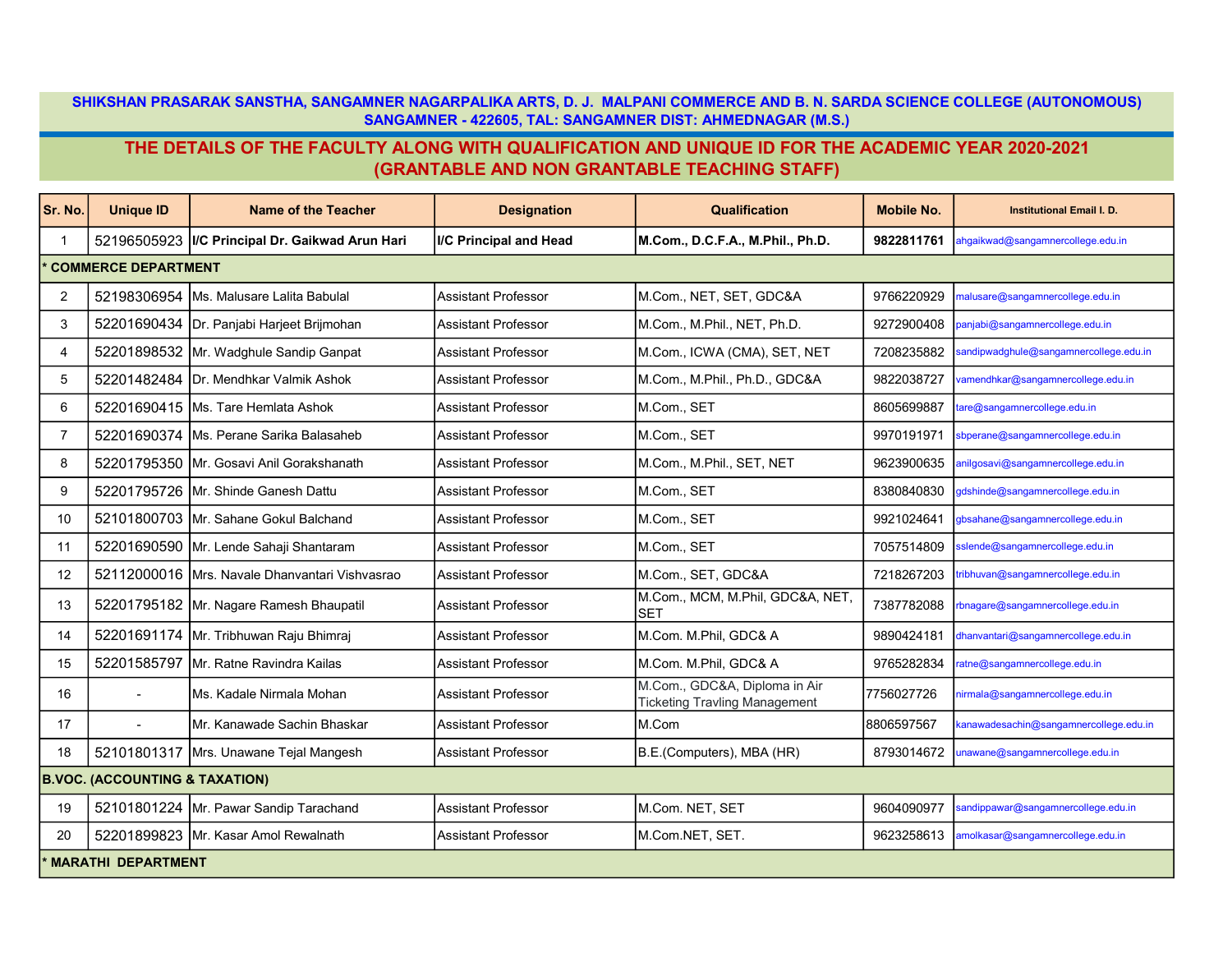| Sr. No. | <b>Unique ID</b>            | <b>Name of the Teacher</b>                             | <b>Designation</b>                  | Qualification                                               | <b>Mobile No.</b> | <b>Institutional Email I. D.</b>     |  |  |  |
|---------|-----------------------------|--------------------------------------------------------|-------------------------------------|-------------------------------------------------------------|-------------------|--------------------------------------|--|--|--|
| 21      |                             | 52197305949   Dr. Limbekar Ashok Shankarrao            | <b>Professor and Head</b>           | <b>M.A., NET, Ph.D.</b>                                     | 9326891567        | imbekar@sangamnercollege.edu.in      |  |  |  |
| 22      |                             | 52197705930 Dr. Hande Rahul Rajaram                    | Professor                           | M.A., NET, Ph.D.                                            | 9423785097        | ande@sangamnercollege.edu.in         |  |  |  |
| 23      |                             | 52197605928 Dr. Gharule Balaji Babruvan                | Assistant Professor                 | M.A., SET, NET, Ph.D.                                       | 7588062701        | gharule@sangamnercollege.edu.in      |  |  |  |
| 24      |                             | 52201690155  Dr. Thorat Sharad Nagnath                 | <b>Assistant Professor</b>          | M.A., M.Phil., Ph.D., NET                                   | 7757885476        | sharadthorat@sangamnercollege.edu.in |  |  |  |
|         | <b>HINDI DEPARTMENT</b>     |                                                        |                                     |                                                             |                   |                                      |  |  |  |
| 25      |                             | 52197102238   Dr. Chavan Sunil Dashrath                | <b>Assistant Professor and Head</b> | M.A., Ph.D.                                                 | 9881644682        | sdchavan@sangamnercollege.edu.in     |  |  |  |
| 26      |                             | 52197405992 Dr. Patil Jitendra Pitambardas             | <b>Assistant Professor</b>          | M.A., M.Ed., Ph.D.                                          | 9860286123        | ppatil@sangamnercollege.edu.in       |  |  |  |
| 27      |                             | 52198105982 Dr. Kadam Sachin Sudam                     | <b>Assistant Professor</b>          | M.A., M.Phil., Ph.D.                                        | 9404051942        | skadam@sangamnercollege.edu.in       |  |  |  |
| 28      |                             | 52101800711  Dr. Shirole Sharad Kacheshwar             | <b>Assistant Professor</b>          | M.A., SET, NET, Ph.D.                                       | 9011544472        | skshirole@sangamnercollege.edu.in    |  |  |  |
| 29      |                             | 52201691046   Dr. Kendre Pravin Manmath                | <b>Assistant Professor</b>          | M.A., B.Ed., Ph.D., NET                                     | 9822254004        | omkendre@sangamnercollege.edu.in     |  |  |  |
|         | <b>ENGLISH DEPARTMENT</b>   |                                                        |                                     |                                                             |                   |                                      |  |  |  |
| 30      | 52197305947                 | Vice Principal Dr. Tasildar Ravindra<br><b>Baburao</b> | <b>Professor and Head</b>           | M.A., SET, Ph.D.                                            | 9850264499        | asildar@sangamnercollege.edu.in      |  |  |  |
| 31      |                             | 52196405948 Mr. Lele Arun Narayan                      | Associate Professor                 | M.A.                                                        | 9850216151        | ele@sangamnercollege.edu.in          |  |  |  |
| 32      |                             | 52197105932 Dr. Jagadale Umesh Shivaram                | Professor                           | M.A., SET., Ph.D.                                           | 9689299812        | agadale@sangamnercollege.edu.in      |  |  |  |
| 33      |                             | 52197805986 Dr. Ghodke Digambar Maruti                 | <b>Assistant Professor</b>          | M.A. (English), SET, MA (Linguistics),<br>NET. B.Ed., Ph.D. | 9028981407        | dmghodke@sangamnercollege.edu.in     |  |  |  |
| 34      |                             | 52201584494 Ms. Chitalkar Muktabai Dagadu              | <b>Assistant Professor</b>          | M.A., SET                                                   | 9623832504        | ndchitalkar@sangamnercollege.edu.in  |  |  |  |
| 35      |                             | 52111900184 Mr. Jadhav Rajendra Dnyandeo               | <b>Assistant Professor</b>          | M.A., B.Ed.                                                 | 9604945908        | djadhav@sangamnercollege.edu.in      |  |  |  |
| 36      |                             | 52111900203 Mr. Varpe Nitin Annasaheb                  | <b>Assistant Professor</b>          | M.A.                                                        |                   | navarpe@sangamnercollege.edu.in      |  |  |  |
| 37      |                             | 52042100155 Ms. Shaikh Parvin Mahammad                 | <b>Assistant Professor</b>          | M.A., B.Ed.                                                 | 8379920015        | parvinshaikh@sangamnercollege.edu.in |  |  |  |
|         | <b>SANSKRIT DEPARTMENT</b>  |                                                        |                                     |                                                             |                   |                                      |  |  |  |
| 38      |                             | 52201584162 Dr. Mandlik Aniruddha Ashokrao             | <b>Assistant Professor and Head</b> | M.A., SET., Ph.D.                                           | 9422740189        | aamandlik@sangamnercollege.edu.in    |  |  |  |
| 39      |                             | 52011900029 Mr. Bhagat Roshan Khandu                   | <b>Assistant Professor</b>          | M.A.(Sanskrit, Indology), B.Ed., SET,<br>NET-JRF            | 8855931737        | roshanbhagat@sangamnercollege.edu.in |  |  |  |
| 40      |                             | 52201690573 Dr. Bangar Shashikant Navnath              | <b>Assistant Professor</b>          | M.A., SET., Ph.D.                                           | 7774851176        | snbangar@sangamnercollege.edu.in     |  |  |  |
| 41      |                             | 52101801222 Mr. Bhor Vijay Rohidas                     | <b>Assistant Professor</b>          | M.A. (Sanskrit, Marathi)                                    | 9011042059        | rbhor@sangamnercollege.edu.in        |  |  |  |
|         | <b>ECONOMICS DEPARTMENT</b> |                                                        |                                     |                                                             |                   |                                      |  |  |  |
| 42      |                             | 52196305945   Dr. Sabale Namdeo Sonu                   | <b>Assistant Professor and Head</b> | M.A., B.Ed., M.Phil., Ph.D.                                 | 7588606655        | sabale@sangamnercollege.edu.in       |  |  |  |
| 43      |                             | 52197301855 Dr. Sanap Gorakshnath Kacharu              | Professor                           | M.A., B.Ed., SET, Ph.D.                                     | 9881748880        | yksanap@sangamnercollege.edu.in      |  |  |  |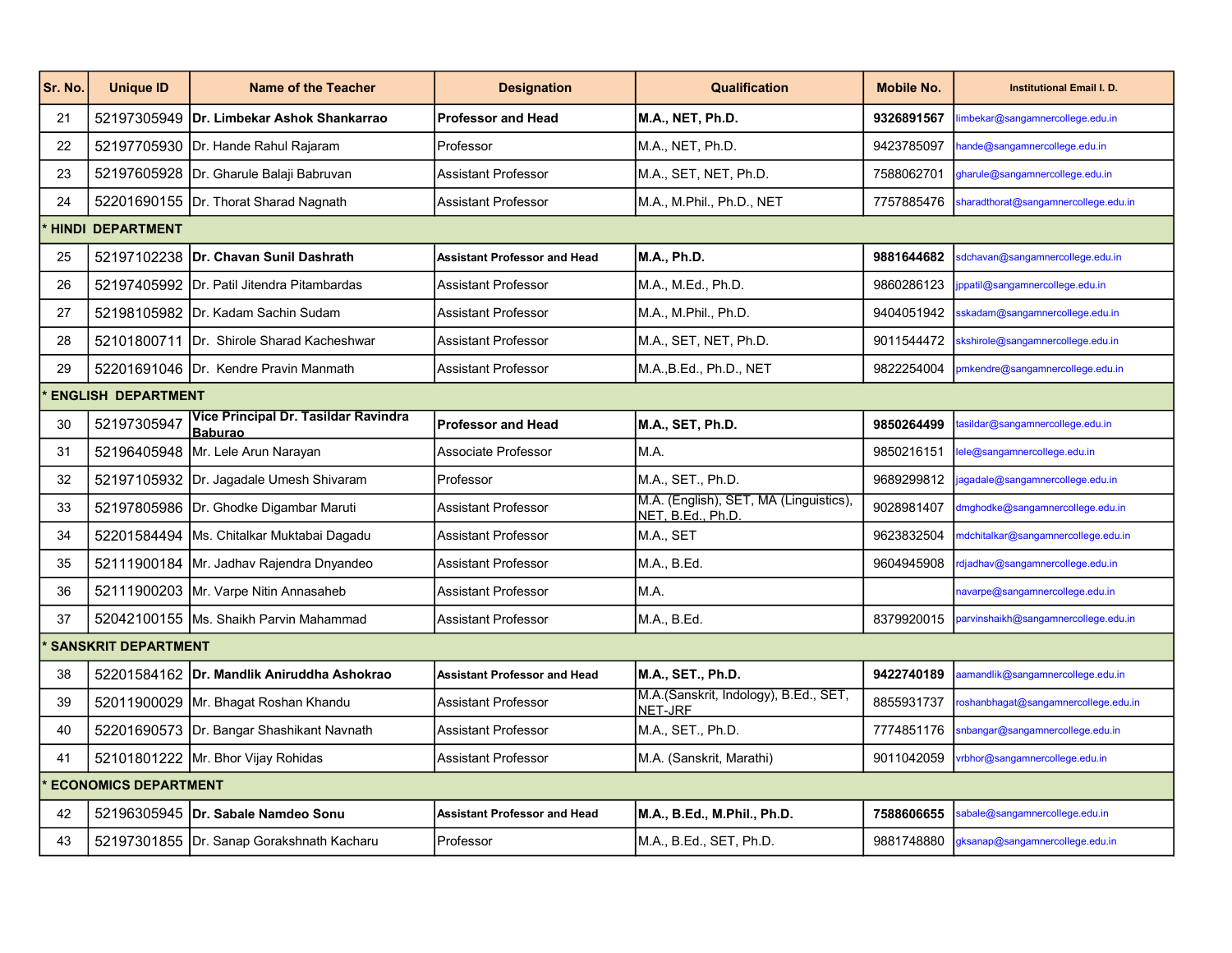| Sr. No. | <b>Unique ID</b>             | <b>Name of the Teacher</b>                            | <b>Designation</b>                  | <b>Qualification</b>             | <b>Mobile No.</b> | <b>Institutional Email I. D.</b>      |  |  |  |
|---------|------------------------------|-------------------------------------------------------|-------------------------------------|----------------------------------|-------------------|---------------------------------------|--|--|--|
| 44      | 52197903447                  | Dr. Shingade Bapusaheb Nivrutti                       | Associate Professor                 | M.A., SET., Ph.D.                | 9552916479        | shingade@sangamnercollege.edu.in      |  |  |  |
| 45      |                              | 52198505995 Dr. Jadhav Kailas Dilip                   | <b>Assistant Professor</b>          | M.A., B.Ed., NET, Ph.D.          | 9689436870        | kdjadhav@sangamnercollege.edu.in      |  |  |  |
| 46      |                              | 52197605918 Dr. Phalphale Pratap Jagannath            | Assistant Professor                 | M.A., B.Ed., NET, M.Phil., Ph.D. | 9422326349        | bhalphale@sangamnercollege.edu.in     |  |  |  |
| 47      |                              | 52201690588 Dr. Jaitmal Ganesh Raghunath              | Assistant Professor                 | M.A., NET, M.Phil., Ph.D.        | 8888778557        | aitmal@sangamnercollege.edu.in        |  |  |  |
| 48      |                              | 52201690622 Dr. Hase Archana Bhausaheb                | <b>Assistant Professor</b>          | M.A., Ph.D.                      | 9975307996        | abhase@sangamnercollege.edu.in        |  |  |  |
|         | POLITICAL SCIENCE DEPARTMENT |                                                       |                                     |                                  |                   |                                       |  |  |  |
| 49      |                              | 52197201865 Dr. Mrs.Benke Suvarna Ashok               | <b>Professor and Head</b>           | M.A., SET, M.Phil., Ph.D.        | 9850603070        | benke@sangamnercollege.edu.in         |  |  |  |
| 50      |                              | 52197805920 Dr. Bhong Shriniwas Ashok                 | Assistant Professor                 | M.A., NET, Ph.D.                 | 9423783235        | sabhong@sangamnercollege.edu.in       |  |  |  |
| 51      |                              | 52197373941 Dr. Kharat Vasant Abasaheb                | Assistant Professor                 | M.A., Ph.D.                      | 9850060645        | vakharat@sangamnercollege.edu.in      |  |  |  |
| 52      |                              | 52198506236   Ms. Shirode Sujata Balwant              | Assistant Professor                 | M.A., NET                        | 9822974123        | shirode@sangamnercollege.edu.in       |  |  |  |
| 53      |                              | 52198306095   Dr. Kurkute Hanumant Tulshidas          | Assistant Professor                 | M.A., M.Phil., NET, Ph.D.        | 9766441715        | htkurkute@sangamnercollege.edu.in     |  |  |  |
|         | PHILOSOPHY DEPARTMENT        |                                                       |                                     |                                  |                   |                                       |  |  |  |
| 54      | $\blacksquare$               | Mr. Chattar Onkar Bhausaheb                           | Assistant Professor                 | M.A., NET                        | $\sim$            |                                       |  |  |  |
|         | <b>GEOGRAPHY DEPARTMENT</b>  |                                                       |                                     |                                  |                   |                                       |  |  |  |
| 55      |                              | 52197401848 Mr. Gaikwad Ravindra Dashrath             | <b>Assistant Professor and Head</b> | M.A.                             | 9850448093        | gaikwad@sangamnercollege.edu.in       |  |  |  |
| 56      |                              | 52196401864 Mr. Bairagi Shashikant Ishwardas          | Associate Professor                 | M.A., M.Phil.                    | 9822678270        | bairagi@sangamnercollege.edu.in       |  |  |  |
| 57      |                              | 52197805951 Mr. Nawale Sanjay Bapusaheb               | Assistant Professor                 | M.A., NET                        | 9881346114        | sbnawale@sangamnercollege.edu.in      |  |  |  |
| 58      |                              | 52201584129   Mr. Deshmukh Sandip Nanasaheb           | Assistant Professor                 | M.A., B.Ed., NET                 | 9270012710        | sndeshmukh@sangamnercollege.edu.in    |  |  |  |
| 59      |                              | 52201690572 Dr. Aher Sainath Parasram                 | <b>Assistant Professor</b>          | M.A., SET, Ph.D.                 | 7028938293        | aher@sangamnercollege.edu.in          |  |  |  |
| 60      |                              | 52101800704 Ms. Singh Komal Sangram Bahadur           | Assistant Professor                 | M.A., NET                        | 9175576819        | comalsingh@sangamnercollege.edu.in    |  |  |  |
| 61      |                              | 52201482120 Mr. Sonawane Vijay Rajendra               | Assistant Professor                 | M.A., M.Sc., NET                 | 9970385917        | rsonawane@sangamnercollege.edu.in     |  |  |  |
| 62      |                              | 52112000017 Mr. Gaikwad Vinod Prabhakar               | Assistant Professor                 | M.A., M.Sc., SET                 | 9689057274        | ypgaikwad@sangamnercollege.edu.in     |  |  |  |
|         |                              | <b>B. VOC. (HOSPITALITY &amp; TOURISM) DEPARTMENT</b> |                                     |                                  |                   |                                       |  |  |  |
| 63      |                              | 52201795960 Mr. Tiwari Chinmay Durgaprasad            | Assistant Professor                 | MTA, UGC NET-JRF, PGDHRM         | 9405907397        | chinmaytiwari@sangamnercollege.edu.in |  |  |  |
| 64      |                              | 52101801251 Mr. Gaikwad Rahul Bhagwanrao              | Assistant Professor                 | MTA, B.Sc.(HS)                   | 7276641712        | rahulbgaikwad@sangamnercollege.edu.in |  |  |  |
| 65      |                              | 52101801323   Mr. Kapadi Bhavabhuti Hemant            | Assistant Professor                 | <b>BHMCT</b>                     | 9011347437        | bhkapadi@sangamnercollege.edu.in      |  |  |  |
| 66      |                              | Mr. Wakchaure Prasad Rangnath                         | Assistant Professor                 | BHMCT, Dual MBA(HT & Marketing)  | 9890840695        | prwakchaure@sangamnercollege.edu.in   |  |  |  |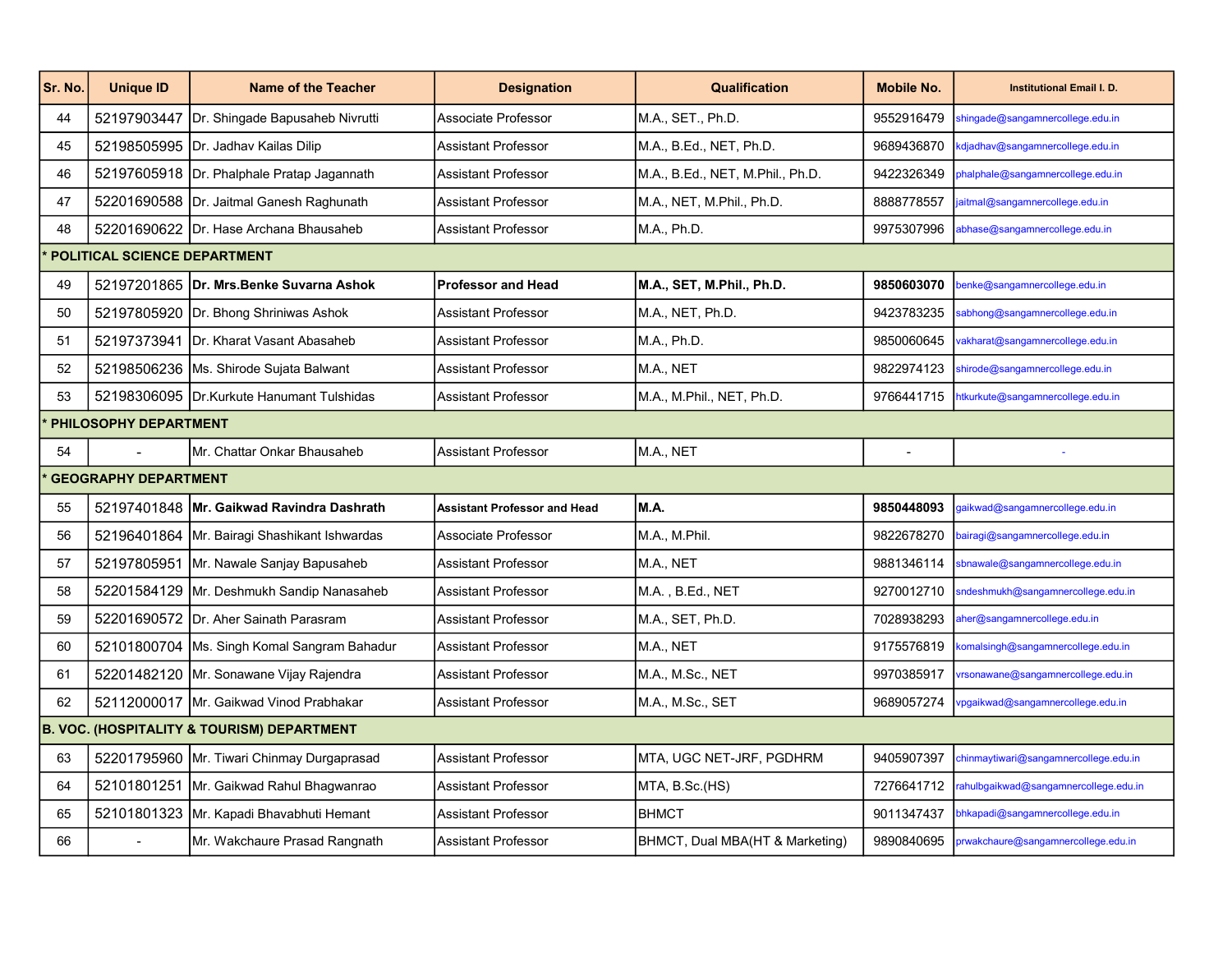| Sr. No. | <b>Unique ID</b>                               | <b>Name of the Teacher</b>                      | <b>Designation</b>                  | <b>Qualification</b>        | <b>Mobile No.</b> | <b>Institutional Email I. D.</b>         |  |  |  |
|---------|------------------------------------------------|-------------------------------------------------|-------------------------------------|-----------------------------|-------------------|------------------------------------------|--|--|--|
| 67      |                                                | Ms. Singh Rashmi Abhiram                        | <b>Assistant Professor</b>          | MBA (Finance)               | 8275899297        | rashmisingh@sangamnercollege.edu.in      |  |  |  |
|         | <b>YOGA DEPARTMENT</b>                         |                                                 |                                     |                             |                   |                                          |  |  |  |
| 68      |                                                | 52195705942 Dr. Waman Rajendra Ramchandra       | <b>Assistant Professor and Head</b> | M.P.Ed., MA, M.Phil., Ph.D. | 9822450768        | ajendrawaman@sangamnercollege.edu.in     |  |  |  |
|         | <b>HISTORY DEPARTMENT</b>                      |                                                 |                                     |                             |                   |                                          |  |  |  |
| 69      |                                                | 52101900468 Mr. Bandre Amol Ashok               | <b>Assistant Professor</b>          | M.A. SET                    | 9604087293        | amolbandre@sangamnercollege.edu.in       |  |  |  |
|         | <b>CHEMISTRY DEPARTMENT</b>                    |                                                 |                                     |                             |                   |                                          |  |  |  |
| 70      |                                                | 52196205926   Dr. More Mohan Sajan              | <b>Associate Professor and Head</b> | M.Sc., B.Ed., Ph.D.         | 9860941132        | nore@sangamnercollege.edu.in             |  |  |  |
| 71      |                                                | 52198000232 Mr. Tryambake Pravin Tatyaram       | Associate Professor                 | M.Sc., SET                  | 9096298607        | ryambake@sangamnercollege.edu.in         |  |  |  |
| 72      |                                                | 52198701832 Mr. Bhoye Manish Ramesh             | <b>Assistant Professor</b>          | M.Sc., NET                  | 7387663810        | bhoye@sangamnercollege.edu.in            |  |  |  |
| 73      |                                                | 52198601839 Mr. Shrimandilkar Sagar Ramdas      | <b>Assistant Professor</b>          | M.Sc., SET, NET, GATE       | 9766883173        | srshrimandilkar@sangamnercollege.edu.in  |  |  |  |
| 74      |                                                | 52198601831 Mr. Kadlag Amol Gulabrao            | <b>Assistant Professor</b>          | M.Sc., NET                  | 9503913294        | gkadlag@sangamnercollege.edu.in          |  |  |  |
| 75      |                                                | 52201690375  Dr. Phatangare Narendra Dattatraya | <b>Assistant Professor</b>          | M.Sc., SET, NET, Ph.D.      | 9689300495        | ohatangare@sangamnercollege.edu.in       |  |  |  |
| 76      |                                                | 52201584143 Ms. Dengale Sujata Gangadhar        | <b>Assistant Professor</b>          | M.Sc., NET.                 | 9922390714        | dengale@sangamnercollege.edu.in          |  |  |  |
| 77      |                                                | 52071900119 Dr. Bhise Sagar Chintu              | Assistant Professor                 | M.Sc., Ph.D.                | 9766002387        | agarbhise@sangamnercollege.edu.in        |  |  |  |
| 78      | 52201584131                                    | Dr. Saraswat (Oza) Rajeshwari<br>Khinvaram      | <b>Assistant Professor</b>          | M.Sc. Ph.D.                 | 9371092684        | za@sangamnercollege.edu.in               |  |  |  |
| 79      |                                                | 52201690600 Mr. Gaje Tukaram Ramdas             | <b>Assistant Professor</b>          | M.Sc., SET                  | 9922740797        | ukaramgaje@sangamnercollege.edu.in       |  |  |  |
| 80      |                                                | 52101800697 Mr. Bamble Pravin Namdeo            | <b>Assistant Professor</b>          | M.Sc. NET                   | 9503890970        | oravinbamble@sangamnercollege.edu.in     |  |  |  |
| 81      |                                                | 52101800712   Mrs. Wakchaure Nirmala Ramnath    | <b>Assistant Professor</b>          | M.Sc., B.Ed. SET            | 9518520683        | iirmalawakchaure@sangamnercollege.edu.in |  |  |  |
| 82      |                                                | 52201690420 Mr. Hase Goraksha Jijaba            | <b>Assistant Professor</b>          | M.Sc., NET                  | 9850144585        | ase@sangamnercollege.edu.in              |  |  |  |
| 83      |                                                | 52101800587 Ms. Muntode Asha Baban              | <b>Assistant Professor</b>          | M.Sc., SET                  | 9673168762        | ishamuntode@sangamnercollege.edu.in      |  |  |  |
| 84      |                                                | 52101801246 Mr. Bharati Kiran Tukaram           | <b>Assistant Professor</b>          | M.Sc., B.Ed.                | 9561805064        | bharati@sangamnercollege.edu.in          |  |  |  |
| 85      |                                                | 53101800062 Mr. Gosavi Anil Bhagwan             | <b>Assistant Professor</b>          | M.Sc., M.Phil               | 9922190880        | abgosavi@sangamnercollege.edu.in         |  |  |  |
| 86      |                                                | 52201692717   Mrs. Deshmukh Sulakshana Jankiram | <b>Assistant Professor</b>          | M.Sc. B.Ed.                 | 8208727076        | ulakshanadeshmukh@sangamnercollege.edu.i |  |  |  |
| 87      |                                                | 52101801265   Mrs. Dichayal Sonali Shrinivas    | <b>Assistant Professor</b>          | M.Sc., B.Ed., M.Phil.       | 9730141407        | dichayal@sangamnercollege.edu.in         |  |  |  |
| 88      |                                                | 52101801422 Ms. Patil Shweta Sanjay             | <b>Assistant Professor</b>          | M.Sc.                       | 8657546581        | shwetapatil@sangamnercollege.edu.in      |  |  |  |
| 89      |                                                | 52042100417 Mr. Wagh Akshay Punjaram            | <b>Assistant Professor</b>          | M.Sc.                       | 7219120416        | akshaywagh@sangamnercollege.edu.in       |  |  |  |
|         | <b>B.VOC. (AGRICULTURE &amp; SOIL SCIENCE)</b> |                                                 |                                     |                             |                   |                                          |  |  |  |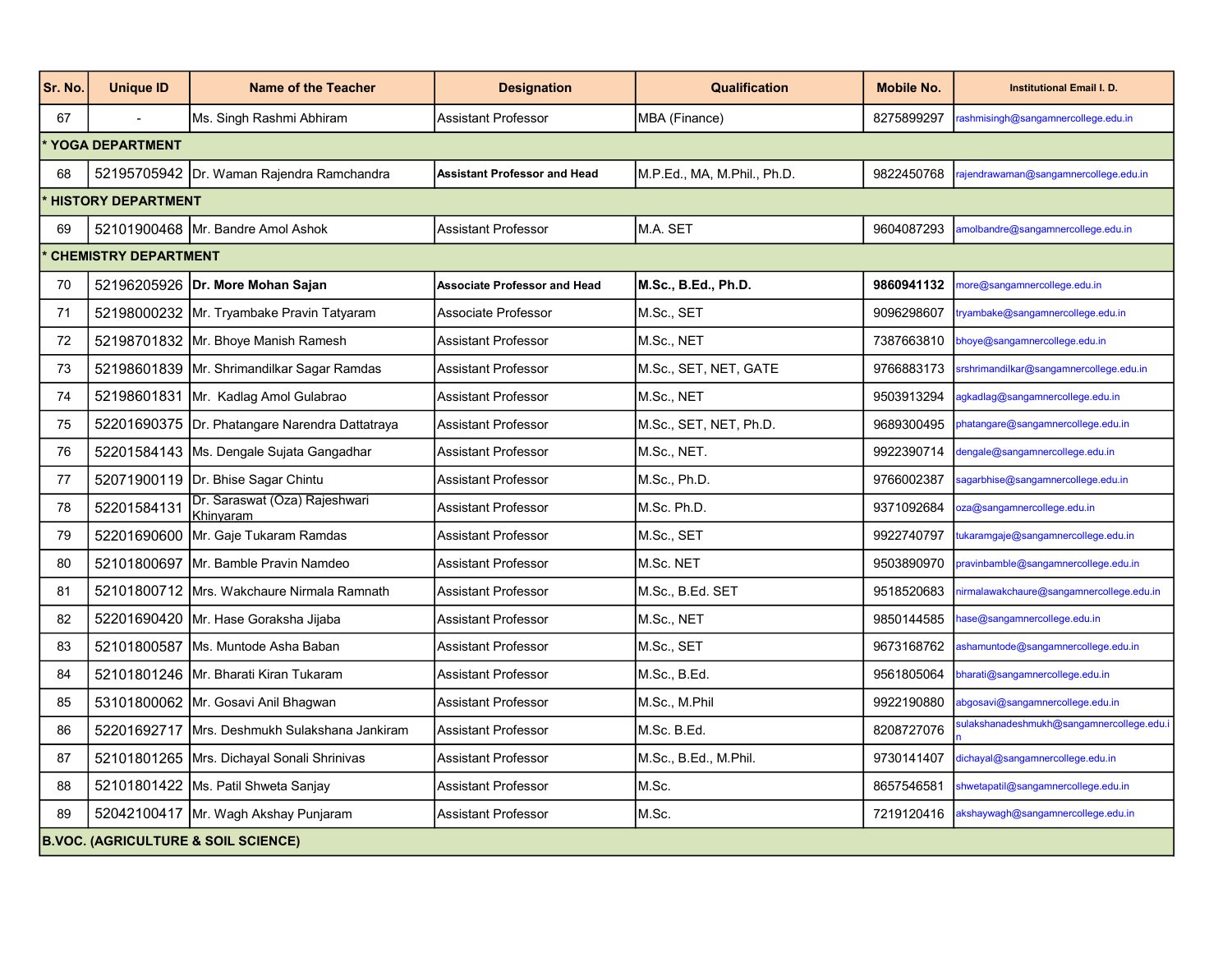| Sr. No. | <b>Unique ID</b>                             | <b>Name of the Teacher</b>                    | <b>Designation</b>                  | <b>Qualification</b>                                                                    | <b>Mobile No.</b> | <b>Institutional Email I. D.</b>        |  |  |  |
|---------|----------------------------------------------|-----------------------------------------------|-------------------------------------|-----------------------------------------------------------------------------------------|-------------------|-----------------------------------------|--|--|--|
| 90      |                                              | 52101800705 Dr. Kadu Jayshri Balkrishna       | <b>Assistant Professor</b>          | M.Sc. Agri., Ph.D. (Soil Science &                                                      | 9422287839        | ayshrikadu@sangamnercollege.edu.in      |  |  |  |
| 91      |                                              | Ms. Tambe Ashwini Jaywant                     | <b>Assistant Professor</b>          | <br> Agricultural Chemistry)<br> M.Sc. Agri. (Soil Science & Agricultural<br>Chemistry) | 9890787910        | shwinijtambe@sangamnercollege.edu.in    |  |  |  |
| 92      |                                              | Ms. Gunjal Poonam Balasaheb                   | <b>Assistant Professor</b>          | M.Sc. Agri. (Agronomy)                                                                  | 7559231212        | oonambgunjal@sangamnercollege.edu.in    |  |  |  |
| 93      |                                              | Mr. Varpe Ashutosh Kailas                     | <b>Assistant Professor</b>          | M.Sc. Agri. (Animal Husbandry & Dairy<br>Science)                                       | 8007521962        | ashutoshvarpe@sangamnercollege.edu.in   |  |  |  |
|         | <b>B.VOC. (DAIRY PRODUCT AND PROCESSING)</b> |                                               |                                     |                                                                                         |                   |                                         |  |  |  |
| 94      |                                              | İMs. Pawar Madhavi Vitthal                    | <b>Assistant Professor</b>          | M.Sc., Agri.                                                                            | 9307917192        | nadhavipawar@sangamnercollege.edu.in    |  |  |  |
| 95      |                                              | IMr. Antre Gorakshanath Raosaheb              | <b>Assistant Professor</b>          | M.Sc., Agri.                                                                            | 9960548067        | grantre@sangamnercollege.edu.in         |  |  |  |
|         | <b>PHYSICS DEPARTMENT</b>                    |                                               |                                     |                                                                                         |                   |                                         |  |  |  |
| 96      |                                              | 52196902482   Dr. Dalvi Sanjaykumar Nanasaheb | <b>Assistant Professor and Head</b> | M.Sc., B.Ed., Ph.D.                                                                     | 9850014466        | anjaykumardalvi@gmail.com               |  |  |  |
| 97      |                                              | 52198201863 Dr. Arote Sandeep Annasaheb       | <b>Assistant Professor</b>          | M.Sc., SET. Ph.D.                                                                       | 8888198244        | andeeparote@gmail.com                   |  |  |  |
| 98      |                                              | 52198005924 Mr. Gapale Dipak Lahanu           | Assistant Professor                 | M.Sc., B.Ed., M.Phil., Ph.D.                                                            | 9960472797        | qapale dip@yahoo.co.in                  |  |  |  |
| 99      |                                              | 52197605980 Dr. Bardapurkar Pranav Pramodrao  | Assistant Professor                 | M.Sc., B.Ed., Ph.D.                                                                     | 9011769616        | ardapurkar@gmail.com                    |  |  |  |
| 100     |                                              | 52198505981 Dr. Palve Balasaheb Manik         | <b>Assistant Professor</b>          | M.Sc., SET, GATE, Ph.D.                                                                 | 9021454049        | arjunpalve@gmail.com                    |  |  |  |
| 101     |                                              | 52201795953 IDr. Navale Sainath Ramnath       | <b>Assistant Professor</b>          | M.Sc., M.Phil., Ph.D.                                                                   | 8600140614        | ainathnavale09@gmail.com                |  |  |  |
| 102     |                                              | 52071900125 Dr. Baviskar Prashant Kishor      | <b>Assistant Professor</b>          | M.Sc., Ph.D.                                                                            | 8055691199        | kbaviskar@gmail.com                     |  |  |  |
| 103     |                                              | 52201795959   Ms. Pokharkar Shraddha Sambhaji | <b>Assistant Professor</b>          | M.Sc., SET, NET                                                                         | 9552936217        | spokharkar@sangamnercollege.edu.in      |  |  |  |
| 104     |                                              | 52101800710 Mrs. Jadhav Swati Navnath         | <b>Assistant Professor</b>          | M.Sc., SET, Gate                                                                        | 7020164496        | snjadhav@sangamnercollege.edu.in        |  |  |  |
| 105     |                                              | 52111900111   Dr. Waykar Ravindra Gavram      | <b>Assistant Professor</b>          | M.Sc., M.Phil., Ph.D.                                                                   | 8796888407        | avindrawaykar@sangamnercollege.edu.in   |  |  |  |
| 106     |                                              | 52101801231 Mr. Pathan Abbas Sayyad           | <b>Assistant Professor</b>          | M.Sc., B.Ed.                                                                            | 9503703543        | spathan@sangamnercollege.edu.in         |  |  |  |
| 107     |                                              | 52101801260   Mr. Pathan Shahrukh Bashir      | Assistant Professor                 | M.Sc., B.Ed.                                                                            | 9890779798        | bpathan@sangamnercollege.edu.in         |  |  |  |
| 108     |                                              | <b>Ms. Varpe Nikita Babasaheb</b>             | <b>Assistant Professor</b>          | M.Sc.                                                                                   | 7757851713        | nikitabvarpe@sangamnercollege.edu.in    |  |  |  |
|         | <b>BOTANY DEPARTMENT</b>                     |                                               |                                     |                                                                                         |                   |                                         |  |  |  |
| 109     |                                              | 52201584117   Dr. Jadhav Sangita Devram       | <b>Assistant Professor and Head</b> | M.Sc., M.Phil., Ph.D.                                                                   | 8605558167        | adhav@sangamnercollege.edu.in           |  |  |  |
| 110     |                                              | 52201690571 Mr. Tambe Ashok Narayan           | <b>Assistant Professor</b>          | M.Sc., SET., Ph.D.                                                                      | 9860486031        | antambe@sangamnercollege.edu.in         |  |  |  |
| 111     |                                              | 52071900124   Mr. Roylawar Praveen Baliram    | <b>Assistant Professor</b>          | M.Sc., M.Phill., NET-JRF                                                                | 9028106089        | oraveenroylawar@sangamnercollege.edu.in |  |  |  |
| 112     |                                              | 52201584158 Dr. Khyade Mahendra Shivshankar   | Assistant Professor                 | M.Sc., Ph.D., FIAAT                                                                     | 9421482234        | khyade@sangamnercollege.edu.in          |  |  |  |
| 113     |                                              | 52101800707 Dr. Hase Vijata Balasaheb         | <b>Assistant Professor</b>          | M.Sc. Ph.D.                                                                             | 9561665883        | vijatahase@sangamnercollege.edu.in      |  |  |  |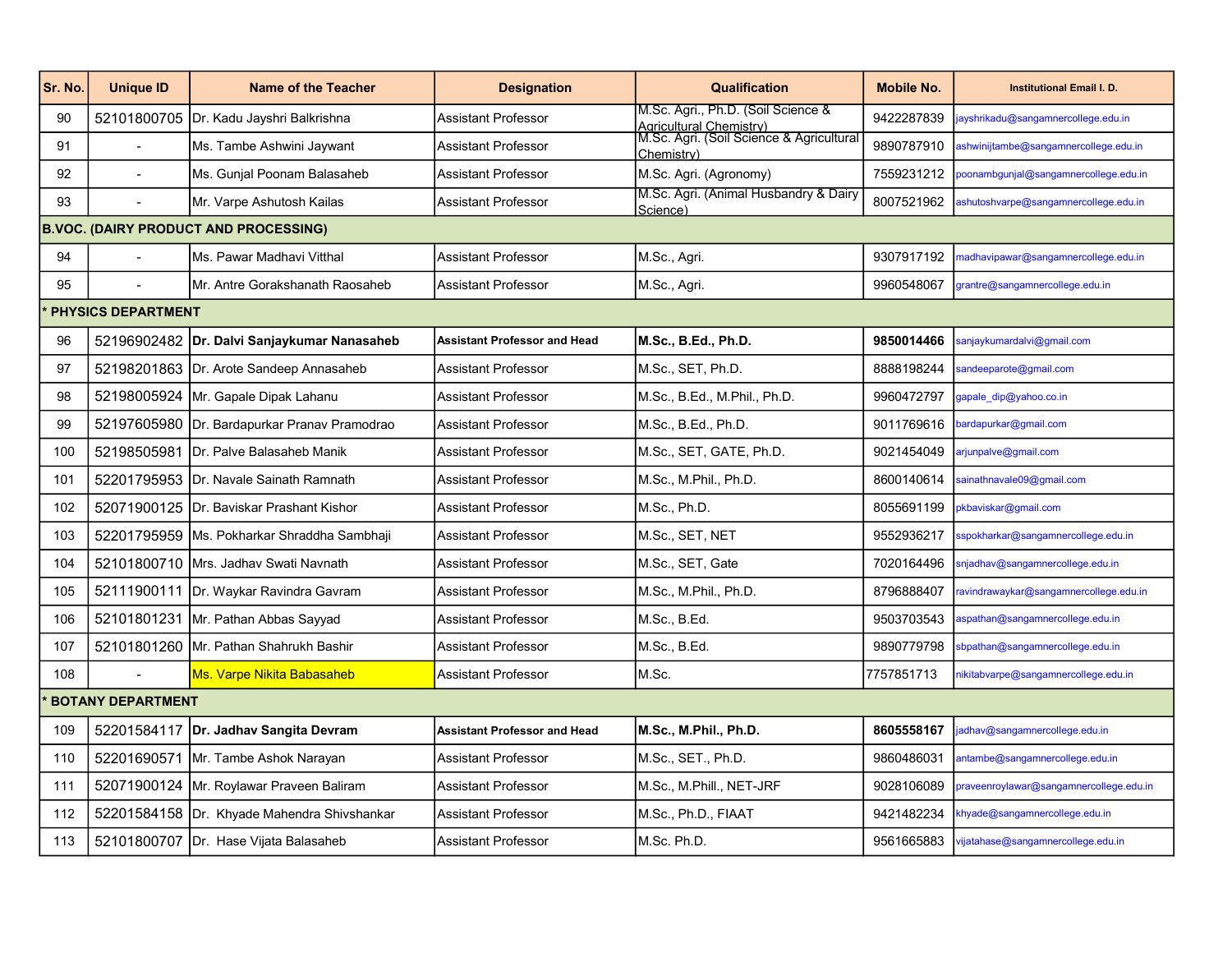| Sr. No. | <b>Unique ID</b>               | <b>Name of the Teacher</b>                              | <b>Designation</b>                  | <b>Qualification</b>             | <b>Mobile No.</b> | <b>Institutional Email I. D.</b>         |  |  |
|---------|--------------------------------|---------------------------------------------------------|-------------------------------------|----------------------------------|-------------------|------------------------------------------|--|--|
| 114     |                                | 52101801268 Dr. Pandharmise Priyanka Arjunrao           | <b>Assistant Professor</b>          | M.Sc., Ph.D.                     | 8975161190        | bandharmise@sangamnercollege.edu.in      |  |  |
| 115     |                                | 53201601881 Mr. Navale Mahesh Bhimraj                   | <b>Assistant Professor</b>          | M.Sc., B.Ed.                     | 9850121598        | maheshnavale@sangamnercollege.edu.in     |  |  |
| 116     |                                | Ms. Bramhane Rupali Subhash                             | <b>Assistant Professor</b>          | M.Sc.                            | 9960470617        | sbramhane@sangamnercollege.edu.in        |  |  |
| 117     |                                | 52201796908 Mr. Gunjal Mahesh Baburao                   | <b>Assistant Professor</b>          | M.Sc.                            | 9404424951        | mbgunjal@sangamnercollege.edu.in         |  |  |
| 118     |                                | 52101801223 Mr. Padwal Anup Dashrath                    | Assistant Professor                 | M.Sc., B.Ed.                     | 9850443379        | adwal@sangamnercollege.edu.in            |  |  |
| 119     |                                | Ms. Bibave Bhagyashri Bharat                            | <b>Assistant Professor</b>          | M.Sc.                            | 9096509826        | bibavebhagyashri@sangamnercollege.edu.in |  |  |
| 120     |                                | IMs. Wale Sonal Khanderao                               | <b>Assistant Professor</b>          | M.Sc.                            | 9529841499        | walesonal@sangamnercollege.edu.in        |  |  |
|         | <b>ZOOLOGY DEPARTMENT</b>      |                                                         |                                     |                                  |                   |                                          |  |  |
| 121     |                                | 52196801866 Dr. Mrs. Bhavare Vandana Vijay              | <b>Professor and Head</b>           | M.Sc., Ph.D., F.Z.S.I., F.S.L.S. | 9421438204        | bhavare@sangamnercollege.edu.in          |  |  |
| 122     |                                | 52198000715   Mr. Pingle Shrihari Ashok                 | <b>Assistant Professor</b>          | M.Sc., CSIR-NET (JRF), F.Z.S.I.  | 9422089803        | pingle@sangamnercollege.edu.in           |  |  |
| 123     |                                | 52197303384 Dr. Borgave Seema Sachin                    | <b>Assistant Professor</b>          | M.Sc., GATE, Ph.D., F.Z.S.I.     | 9730033447        | orgave@sangamnercollege.edu.in           |  |  |
| 124     |                                | 52196805919 Dr. Bhagade Rupendra vinayak                | <b>Assistant Professor</b>          | M.Sc., Ph.D., F.Z.S.I.           | 9665826986        | ohagde@sangamnercollege.edu.in           |  |  |
| 125     |                                | 52201795958 Dr. Dube Priyanka Goraksha                  | <b>Assistant Professor</b>          | M.Sc., Ph.D., GATE               | 9552813155        | ogdube@sangamnercollege.edu.in           |  |  |
| 126     |                                | 52091800306 Ms. Bapte Pradnya Sunil                     | <b>Assistant Professor</b>          | M.Sc., CSIR-NET (LS)             | 9503956994        | osbapte@sangamnercollege.edu.in          |  |  |
| 127     |                                | 52032000101 Ms. Fatangare Prabhawati Uttam              | <b>Assistant Professor</b>          | M.Sc., CSIR-NET (JRF), GATE      | 9325519440        | oufatangare@sangamnercollege.edu.in      |  |  |
| 128     |                                | 52101801327 Ms. Sahane Tanuja Dadasaheb                 | <b>Assistant Professor</b>          | M.Sc., CSIR-NET (JRF), SET, GATE | 7972909848        | dsahane@sangamnercollege.edu.in          |  |  |
| 129     |                                | 52101801209   Ms. Vikhe Rutu Jankiram                   | <b>Assistant Professor</b>          | M.Sc.                            | 7261965148        | jvikhe@sangamnercollege.edu.in           |  |  |
| 130     |                                | 52032000100   Ms. Mhaske Supriya Suryabhan              | <b>Assistant Professor</b>          | M.Sc.                            | 8530850700        | supriyamhaske@sangamnercollege.edu.in    |  |  |
| 131     |                                | 52101801273   Ms. Pawar Varsha Ramchandra               | <b>Assistant Professor</b>          | M.Sc., B.Ed.                     | 9850835802        | varshapawar@sangamnercollege.edu.in      |  |  |
|         | <b>MICROBIOLOGY DEPARTMENT</b> |                                                         |                                     |                                  |                   |                                          |  |  |
| 132     |                                | 53101800055 Ms. Maka Manisha Rameshrao                  | <b>Assistant Professor</b>          | M.Sc., B.Ed.                     | 9028250456        | mrmaka@sangamnercollege.edu.in           |  |  |
| 133     |                                | 53101800056 Ms. Kulkarni Radhika Tejas                  | <b>Assistant Professor</b>          | M.Sc.                            | 8411881589        | adhikakulkarni@sangamnercollege.edu.in   |  |  |
| 134     |                                | Ms. Kadam Pranita Changdeo                              | <b>Assistant Professor</b>          | M.Sc.                            |                   |                                          |  |  |
|         | <b>ELECTRONICS DEPARTMENT</b>  |                                                         |                                     |                                  |                   |                                          |  |  |
| 135     | 52196505953                    | Vice Principal Dr. Laddha Rajendra<br><b>Shankarlal</b> | <b>Associate Professor and Head</b> | M.Sc., M.Phil., Ph.D.            | 9860441810        | rsladdha@sangamnercollege.edu.in         |  |  |
| 136     |                                | 52196500926   Mr. Bhagwat Suresh Vasudeo                | Associate Professor                 | M.Sc., M.Phil.                   | 9822553937        | ohagwat@sangamnercollege.edu.in          |  |  |
| 137     |                                | 52196105925 Mr. Garje Pravin Madhavrao                  | Associate Professor                 | M.Sc., M.Phil.                   | 9922434358        | garje@sangamnercollege.edu.in            |  |  |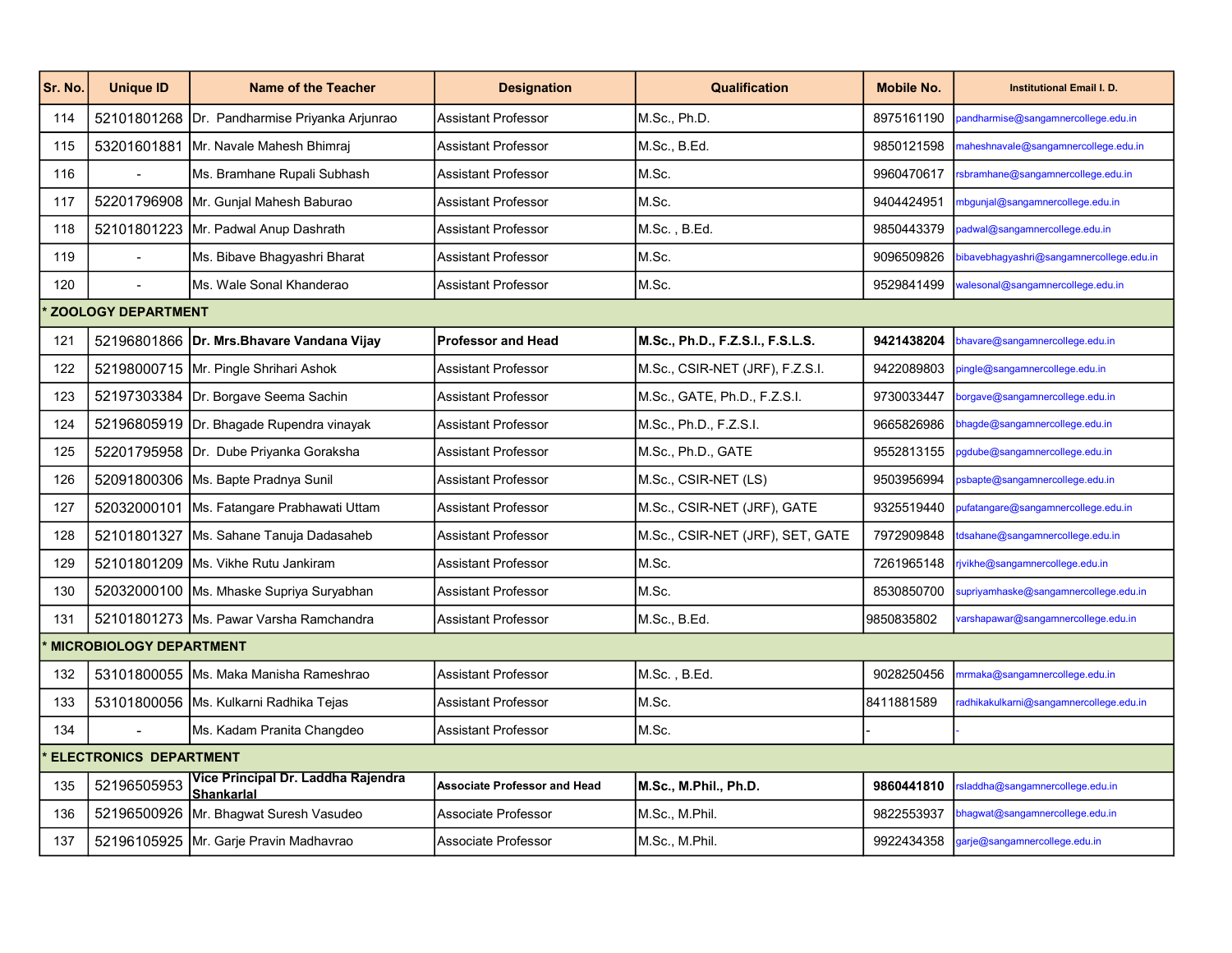| Sr. No. | <b>Unique ID</b>                      | <b>Name of the Teacher</b>                   | <b>Designation</b>         | <b>Qualification</b>          | <b>Mobile No.</b> | <b>Institutional Email I. D.</b>      |  |  |
|---------|---------------------------------------|----------------------------------------------|----------------------------|-------------------------------|-------------------|---------------------------------------|--|--|
| 138     | 52198405939                           | Mr. Shinde Prashant Krishna                  | <b>Assistant Professor</b> | M.Sc., NET                    | 7276750019        | shinde@sangamnercollege.edu.in        |  |  |
| 139     |                                       | 52101801274 Mr. Balode Bhimashankar Raosaheb | <b>Assistant Professor</b> | M.Sc.                         | 9850186276        | balode@sangamnercollege.edu.in        |  |  |
| 140     |                                       | 52101801266 Ms. Andela Indira Raghunand      | Assistant Professor        | M.Sc.                         | 7588077785        | andela@sangamnercollege.edu.in        |  |  |
|         | <b>COMPUTER SCIENCE</b>               |                                              |                            |                               |                   |                                       |  |  |
| 141     |                                       | 52201798060 Mr. Pansare Shivaji Yashvant     | <b>Assistant Professor</b> | M.Sc., B.Ed.                  | 9767786614        | ansare@sangamnercollege.edu.in        |  |  |
| 142     |                                       | 52101801087 Mr. Baheti Sachin Shamlal        | <b>Assistant Professor</b> | M.Sc.                         | 9890308845        | achinbaheti@sangamnercollege.edu.in   |  |  |
| 143     |                                       | 52201690585 Mr. Bhusal Sanjay Changdeo       | <b>Assistant Professor</b> | M.Sc. NET, SET                | 9922303683        | bhusal@sangamnercollege.edu.in        |  |  |
| 144     |                                       | 52201689396 Mrs. Gite Dipa Prabhakar         | <b>Assistant Professor</b> | M.Sc. Comp. Sci., NET         | 8308158753        | dipa.gite@sangamnercollege.edu.in     |  |  |
| 145     |                                       | 52201793808 Ms. Talnikar Harshada Vivek      | <b>Assistant Professor</b> | M.Sc. Comp. Sci., NET         | 9420146529        | alnikar@sangamnercollege.edu.in       |  |  |
| 146     |                                       | 52201690589 Ms. Khambekar Rupali Sandip      | <b>Assistant Professor</b> | M.C.S., NET                   | 9271296522        | skhambekar@sangamnercollege.edu.in    |  |  |
| 147     |                                       | 52201688994 IMr. Kawade Sitaram Namdev       | <b>Assistant Professor</b> | M.Sc. Comp. Sci., NET         | 8308158752        | itaram.kawade@sangamnercollege.edu.in |  |  |
| 148     |                                       | 52101801269   Ms. Rahane Surekha Santosh     | <b>Assistant Professor</b> | M.Sc. Comp. Sci., B.Ed., SET  | 9096466773        | sbthorat@sangamnercollege.edu.in      |  |  |
| 149     |                                       | 52201689415   Ms. Jagdale Maithili Arjun     | <b>Assistant Professor</b> | M.Sc., B.Ed.                  | 8625801687        | najagadale@sangamnercollege.edu.in    |  |  |
| 150     |                                       | 52101801278   Ms. Sharma Rohini Ishwarprasad | <b>Assistant Professor</b> | M.Sc.                         | 8983432352        | isharma@sangamnercollege.edu.in       |  |  |
| 151     |                                       | 52201585896   Mr. Gaikwad Mahesh Shivaji     | <b>Assistant Professor</b> | M.Sc. Comp. Sci., M.B.A., NET | 9730477859        | nsgaikwad@sangamnercollege.edu.in     |  |  |
| 152     |                                       | 52101800740 Mr. Pansare Arun Dadasaheb       | <b>Assistant Professor</b> | M.Sc.                         | 9762578440        | adpansare@sangamnercollege.edu.in     |  |  |
| 153     | 52101801271                           | Ms. Wagh Supriya Sahebrao                    | <b>Assistant Professor</b> | M.C.A. Sci.                   | 9766740841        | swagh@sangamnercollege.edu.in         |  |  |
| 154     |                                       | 52012000098 Ms. Jondhale Dhanashree Rajaram  | <b>Assistant Professor</b> | B.E. (Comp.)                  | 8830007385        | drjondhale@sangamnercollege.edu.in    |  |  |
| 155     |                                       | 52101900254   Ms. Gadakh Ashvini Dinkar      | <b>Assistant Professor</b> | M.Sc. Comp. Sci.              | 8796117783        | ashwinigadakh@sangamnercollege.edu.in |  |  |
| 156     |                                       | 52012000100   Ms. Pawase Harshal Shivaji     | <b>Assistant Professor</b> | M.Sc. Comp. Sci.              | 8605745942        | narshalpawase@sangamnercollege.edu.in |  |  |
| 157     |                                       | 52012000099 Ms. Bibave Swati Ashok           | <b>Assistant Professor</b> | M.Sc. Comp. Sci.              | 7719939207        | watibibave@sangamnercollege.edu.in    |  |  |
| 158     |                                       | 52012000104   Ms. Khairnar Suvarna Jagannath | <b>Assistant Professor</b> | M.Sc. Comp. Sci.              | 9637352803        | ikhairnar@sangamnercollege.edu.in     |  |  |
| 159     |                                       | 52012000106   Ms. Vikhe Ranjana Shivaji      | <b>Assistant Professor</b> | M.Sc. Comp. Sci.              | 9579420856        | anjanavikhe@sangamnercollege.edu.in   |  |  |
| 160     |                                       | 52101900399   Ms. Asawa Arti Kailaschandra   | <b>Assistant Professor</b> | M.C.A. (Management)           | 9890755615        | artikasawa@sangamnercollege.edu.in    |  |  |
| 161     |                                       | Ms. Khatode Snehal Subhash                   | <b>Assistant Professor</b> | M.Sc. Comp. Sci.              | 9657942997        | khatodesnehal@sangamnercollege.edu.in |  |  |
| 162     |                                       | Ms. Deshmukh Radha Manik                     | Assistant Professor        | M.Sc. Comp. Sci.              | 9307080128        | deshmukhradha@sangamnercollege.edu.in |  |  |
|         | <b>B. VOC. (SOFTWARE DEVELOPMENT)</b> |                                              |                            |                               |                   |                                       |  |  |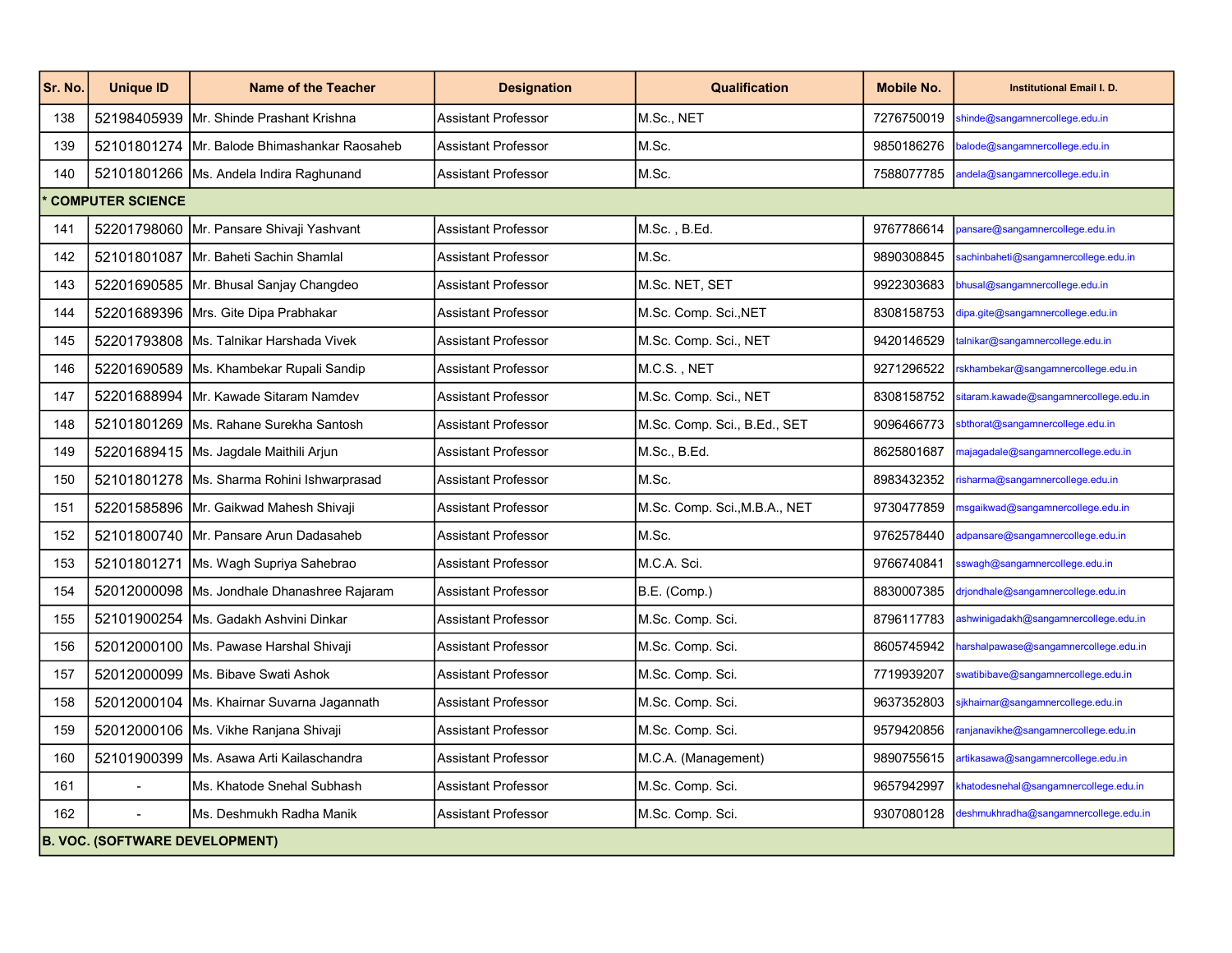| Sr. No. | <b>Unique ID</b>                     | <b>Name of the Teacher</b>                      | <b>Designation</b>                  | <b>Qualification</b>      | <b>Mobile No.</b> | <b>Institutional Email I. D.</b>                                          |  |
|---------|--------------------------------------|-------------------------------------------------|-------------------------------------|---------------------------|-------------------|---------------------------------------------------------------------------|--|
| 163     |                                      | 52201692885   Mr. Pachpind Dilip Shivaji        | <b>Assistant Professor</b>          | M.Sc. Comp. Sci., SET     | 9730477852        | bachpind@sangamnercollege.edu.in                                          |  |
| 164     |                                      | 52201795149 Mr. Sayyad Arif Abbas               | <b>Assistant Professor</b>          | M.Sc. Comp. Sci., UGC-NET | 9921946097        | arifsayyad@sangamnercollege.edu.in                                        |  |
| 165     |                                      | 52101801471 Ms. Satpute Prajwala Chandrabhan    | <b>Assistant Professor</b>          | M.Sc. Comp. Sci.          | 7058687445        | ocsatpute@sangamnercollege.edu.in                                         |  |
|         | <b>MATHEMATICS DEPARTMENT</b>        |                                                 |                                     |                           |                   |                                                                           |  |
| 166     |                                      | 52197105929   Mr. Gudade Suresh Kondaji         | <b>Assistant Professor and Head</b> | M.Sc.                     | 9822965671        | qudade@sangamnercollege.edu.in                                            |  |
| 167     |                                      | 52198403363 Mr. Kharde Uttam Dattu              | <b>Assistant Professor</b>          | M.Sc., SET                | 9209293828        | charde@sangamnercollege.edu.in                                            |  |
| 168     |                                      | 53101800066 Ms. Chowki Qurratulain Qattal Ahmed | <b>Assistant Professor</b>          | M.Sc., B.Ed., SET         | 9552865259        | qachowki@sangamnercollege.edu.in                                          |  |
| 169     |                                      | 53101800068   Ms. Tamboli Umme Sulem Shamsuddin | <b>Assistant Professor</b>          | M.Sc., B.Ed.              | 9604444977        | ustamboli@sangamnercollege.edu.in                                         |  |
| 170     |                                      | 53101800059   Ms. Bibave Shweta Sachin          | <b>Assistant Professor</b>          | M.Sc., B.Ed.              | 9922826767        | shwetabibave@sangamnercollege.edu.in                                      |  |
| 171     |                                      | 53101800063 Ms. Varpe Nikita Rajendra           | <b>Assistant Professor</b>          | M.Sc., B.Ed.              | 8600696829        | hikitavarpe@sangamnercollege.edu.in                                       |  |
| 172     |                                      | 53101800064   Ms. Tamboli Saniya Habib          | Assistant Professor                 | M.Sc., B.Ed.              | 7498150278        | aniyatamboli@sangamnercollege.edu.in                                      |  |
| 173     |                                      | 52121800103 Mr. Shelke Amol Jagannath           | <b>Assistant Professor</b>          | M.Sc., B.Ed.              | 9921269782        | ajshelke@sangamnercollege.edu.in                                          |  |
|         | <b>STATISTICS DEPARTMENT</b>         |                                                 |                                     |                           |                   |                                                                           |  |
| 174     |                                      | 52101900098 Ms. Shete Pallavi Sharad            | Assistant Professor                 | M.Sc. Stats.              | 8600730937        | bsshete@sangamnercollege.edu.in                                           |  |
| 175     |                                      | 52042100022 Ms. Nivdunge Jyoti Dattatray        | <b>Assistant Professor</b>          | M.Sc. Stats.              | 7757005488        | yotinivdunge@sangamnercollege.edu.in                                      |  |
| 176     |                                      | 52042100116   Ms. Kapase Priyanka Vikas         | <b>Assistant Professor</b>          | M.Sc. Stats.              | 8975557493        | apasepriyanka@sangamnercollege.edu.in                                     |  |
|         | <b>B.B.A. (COMPUTER APPLICATION)</b> |                                                 |                                     |                           |                   |                                                                           |  |
| 177     |                                      | 53201500255   Khemnar Tukaram Thaka             | <b>Assistant Professor and Head</b> | MCM, MCA, MBA, B.Ed.      | 9420756004        | <hemnar@sangamnercollege.edu.in< td=""></hemnar@sangamnercollege.edu.in<> |  |
| 178     |                                      | 52201690376   Ms. Aswale Swati Haribhau         | <b>Assistant Professor</b>          | MCM, MCA                  | 9370087226        | aswale@sangamnercollege.edu.in                                            |  |
| 179     |                                      | 52201797865   Ms. Sabale Sonali Balasaheb       | <b>Assistant Professor</b>          | M.C.A.                    | 7620908982        | bsabale@sangamnercollege.edu.in                                           |  |
| 180     |                                      | 52032100349   Ms. Parad Sonali Raosaheb         | <b>Assistant Professor</b>          | M.C.A.                    | 9623017886        | sonaliparad@sangamnercollege.edu.in                                       |  |
| 181     |                                      | 52071900308 Mr. Shinde Tushar Sampat            | <b>Assistant Professor</b>          | M.C.A.                    | 8623879751        | usharshinde@sangamnercollege.edu.in                                       |  |
| B.B.A.  |                                      |                                                 |                                     |                           |                   |                                                                           |  |
| 182     |                                      | 52201584122 Mrs. Kulkarni Shubhangi Vijaykumar  | <b>Assistant Professor and Head</b> | B.Com, MBA                | 9860080151        | svkulkarni@sangamnercollege.edu.in                                        |  |
| 183     |                                      | 52201584337 Mr. Thorat Vijay Sakharam           | <b>Assistant Professor</b>          | B.Sc., M.B.A., SET        | 9158742777        | horat@sangamnercollege.edu.in                                             |  |
| 184     |                                      | 53201500551 Mr. Kale Rajesh Bhikaji             | Assistant Professor                 | B.Sc., M.B.A.             | 9823739849        | cale@sangamnercollege.edu.in                                              |  |
|         | <b>COLLEGE LIBRARIAN</b>             |                                                 |                                     |                           |                   |                                                                           |  |